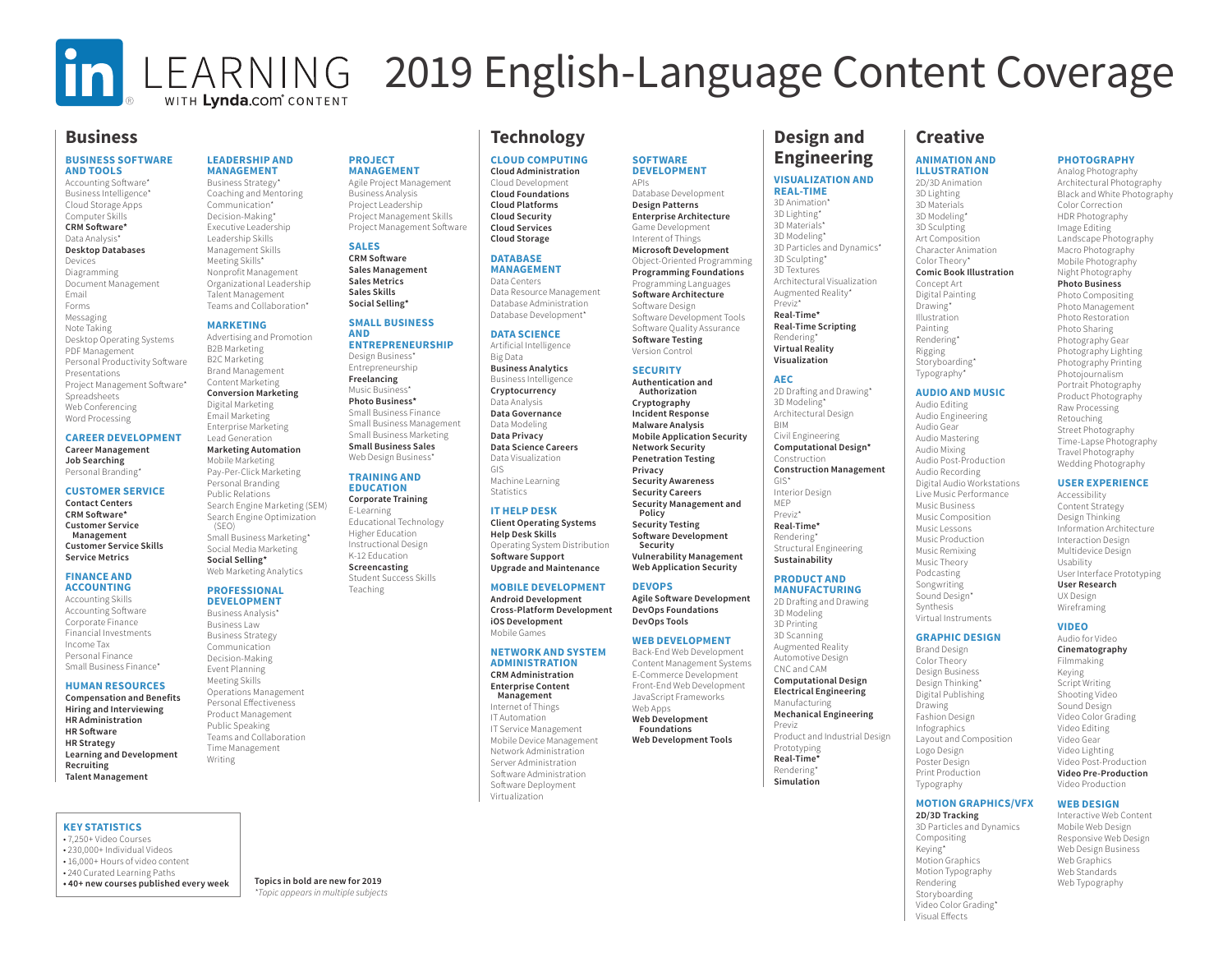# WITH Lynda.com<sup>®</sup> CONTENT

# In LEARNING 2019 Non-English Content Coverage

## DE TERM IN THE STATE OF THE STATE OF THE STATE OF THE STATE OF THE STATE OF THE STATE OF THE STATE OF THE STATE OF THE STATE OF THE STATE OF THE STATE OF THE STATE OF THE STATE OF THE STATE OF THE STATE OF THE STATE OF THE

### **Business**

#### **BERUFLICHE WEITERENTWICKLUNG**

Rechnungswesen Recht Unternehmensstrategie Karriere-Entwicklung Zusammenarbeit Kommunikation Kundenservice Bildung FInanzen Unternehmertum Digitale Transformation Personalwesen Führung und Management Persönliche Weiterentwicklung Besprechungen Zeitmanagement Projektmanagement Vorträge Verkauf und Vertrieb Texte schreiben

#### **BUSINESS-SOFTWARE**

Buchhaltungssoftware Cloud-Speicher Computerkenntnisse Datenanalyse Desktop-Datenbanken Desktop-Betriebssysteme Diagramm-Software E-Mail Formulare Messaging Notizverwaltung PDF-Management Produktivitäts-Tools Präsentationen Projektmanagement-Software Software für Verkauf und Vertrieb Tabellenkalkulation Web-Konferenzen Textverarbeitung

#### **MARKETING**

Content-Marketing Display-Werbung E-Mail-Marketing Marketingkompetenz Suchmaschinen-Marketing (SEM) Suchmaschinen-Optimierung (SEO) Social Media-Marketing Web Analytics

#### **KEY STATISTICS**

• 2,300+ Video Courses • 83,500+ Individual Videos • 73 Curated Learning Paths

## **Kreativität**

#### **3D, ANIMATION UND CAD**

3D-Grafik 3D-Beleuchtung 3D-Materialien 3D-Modellierung 3D-Partikel und Dynamik 3D-Druck 3D-Texturen Animation Architektur Game Art Industriedesign Maschinenbau-Konstruktion Rendering Visualisierung

#### **DESIGN & ILLUSTRATION**

Farbe Design-Business Digitales Malen Digitales Publizieren Zeichnen Illustration Layout Druckproduktion Typografie

#### **BILDBEARBEITUNG & FOTOGRAFIE**

Schwarzweiß-Fotografie Foto-Compositing Bildbearbeitung Fotoeffekte Bildverwaltung Bildausgabe Landschaftsfotografie Fotoausrüstung Licht & Beleuchtung Fotografische Techniken Porträtfotografie Produktfotografie Retusche

#### **VIDEO & AUDIO**

Audioproduktion Video-Compositing Motion Graphics Musikproduktion Video-Farbkorrektur Videoschnitt Videoausrüstung Videoproduktion

### **Technik**

#### **WEBDESIGN**

Content-Management-Systeme (CMS) Interaktive Webinhalte Mobiles Webdesign User Experience Webdesign-Business Web-Standards Webgrafik

#### **IT**

Datensicherung und Wiederherstellung Business Intelligence Cloud-Computing CRM- und ERP-Administration Datenbank-Administration Data Science DevOps Digitale Transformation Dokumenten-Management Internet of Things IT-Automatisierung IT-Support IT-Sicherheit IT-Service-Management Mobile-Device-Management Netzwerk-Administration Betriebssysteme Softwareverteilung Virtualisierung

#### **PROGRAMMIERUNG**

Backend-Webentwicklung Datenbank-Entwicklung Data Science Entwicklertools DevOps Frameworks und Bibliotheken Frontend-Webentwicklung Spieleentwicklung Internet of Things Mikrocontroller App-Entwicklung Grundlagen der Programmierung Programmiersprachen Softwaredesign Software-Projektleitung

## **Business**

#### **COMPÉTENCES PROFESSIONNELLES** Droit des affaires

Développement de carrière Communication Service clients Enseignement et pédagogie Entrepreneuriat Transformation numérique Ressources humaines Leadership et management Développement personnel Animation de réunion Gestion du temps Gestion de projets Prise de parole en public Ventes Rédaction

#### **OUTILS BUREAUTIQUES**

Stockage dans le cloud Compétences informatiques Analyse de données Bases de données clients Systèmes d'exploitation de bureau Formation en ligne Courrier électronique Formulaires Messagerie Prise de notes Gestion de PDF Outils de productivité Présentations Logiciels de gestion de projets Feuilles de calcul Traitement de texte

#### **MARKETING**

Marketing de contenu Publicité display Marketing par e-mail Compétences en marketing SEO Marketing des médias sociaux Statistiques web

## **Créativité**

#### **3D, ANIMATION & CAO**

Éclairage 3D Matériaux 3D Modélisation 3D Particules 3D et effets dynamiques Impression 3D Textures 3D Animation Architecture Design industriel Modélisation industrielle Rendu visuel Modélisation structurelle

#### **DESIGN & ILLUSTRATION**

Couleur Métiers du design Peinture numérique Publication en ligne Dessin Illustration Mise en page Impression Typographie

#### **RETOUCHE D'IMAGES & PHOTOGRAPHIE**

Photographie en noir et blanc Photomontage Correction d'images Effets et photos artistiques Organisation des images Exportation d'images Photographie de paysages Équipement photo Éclairage photo Techniques photographiques Photographie de portraits Retouche de photos Photographie de mariage

#### **VIDÉO & AUDIO**

Mixage audio Compositing Motion graphics Production musicale Correction colorimétrique Montage vidéo Production vidéo Effets spéciaux

## **Technologie**

#### **DESIGN WEB**

CMS Contenus web interactifs Conception de sites web mobiles Expérience utilisateur Métiers du design web Standards du web Typographie web Graphisme web

#### **IT**

Sauvegarde et restauration Informatique décisionnelle Cloud Computing Data Science DevOps Administration de bases de données Transformation numérique Gestion des documents Automatisation IT Help desk IT Sécurité IT Gestion des services IT Administration réseau Systèmes d'exploitation Déploiement logiciel Virtualisation

#### **PROGRAMMATION**

Développement web back-end Développement de bases de données Outils de développement Frameworks et bibliothèques Développement web front-end Développement de jeux Microcontrôleurs Développement d'applications mobiles Fondamentaux de la programmation Langages de programmation Conception de logiciels

**KEY STATISTICS** • 1,700+ Video Courses

• 57,500+ Individual Videos • 60 Curated Learning Paths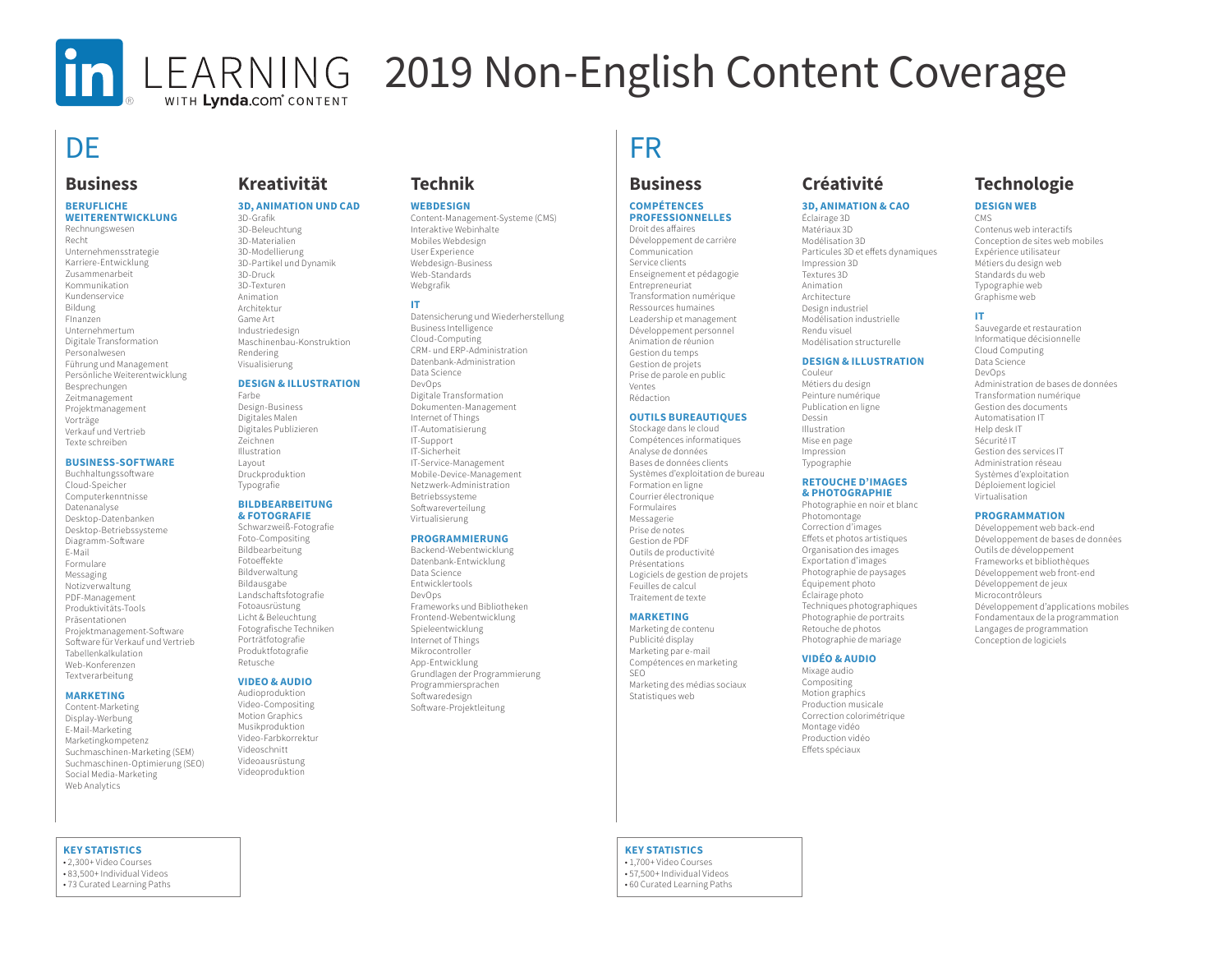## In LEARNING 2019 Non-English Content Coverage WITH Lynda.com<sup>®</sup> CONTENT

## ES JP

## **Negocios**

#### **COMPETENCIAS PROFESIONALES**

Contabilidad Crecimiento profesional Colaboración Comunicación Educación FInanzas Espíritu empresarial Transformación digital Recursos humanos Dirección y liderazgo Crecimiento personal Gestión del tiempo Gestión de proyectos Oratoria Ventas Redacción

#### **SOFTWARE EMPRESARIAL**

Almacenamiento en la nube Habilidades informáticas Análisis de datos Bases de datos de escritorio Sistemas operativos Email Formularios Software para recursos humanos Mensajería Toma de notas Gestión de PDF Productividad personal Presentaciones Software para gestión de proyectos Software para ventas Hojas de cálculo Procesamiento de texto

#### **MARKETING**

Content marketing Display marketing Email marketing Habilidades de marketing SEM SEO Marketing en social media Analítica web

## **Creatividad**

#### **3D, ANIMACIÓN Y CAD**

Iluminación 3D Materiales 3D Modelado 3D Partículas y dinámicas Texturas 3D Animación Arquitectura Diseño de producto Modelado industrial Rendering Modelado estructural

#### **DISEÑO & ILUSTRACIÓN**

Color Gestión de negocios para diseñadores Pintura Digital Publicación digital Dibujo Ilustración Maquetación Publicación impresa Tipografía

#### **IMAGEN DIGITAL & FOTOGRAFÍA**

Composición de imágenes Edición de imágenes Efectos de imagen Gestión de imágenes Salidas de imagen Fotografía de paisaje Equipo fotográfico Técnicas fotográficas Fotografía de retrato Fotografía de producto Retoque de imágenes

#### **VÍDEO & AUDIO**

Edición de audio Composición de vídeo Motion graphics Producción musical Corrección de color en vídeo Edición de vídeo Producción de vídeo Efectos visuales

## **Tecnología**

#### **DISEÑO WEB**

Sistemas de gestión de contenidos Contenido web interactivo Diseño web móvil Experiencia de usuario Estándares web Tipografía web Gráficos para web

#### **IT**

Business Intelligence Computación en la nube Administración de bases de datos Transformación digital Seguridad IT Gestión de servicios IT Administración de dispositivos móviles Administración de redes Administración de sistemas operativos Virtualización

#### **PROGRAMACIÓN**

Desarrollo de bases de datos Herramientas de programación Desarrollo de e-commerce Frameworks y bibliotecas Desarrollo front-end Desarrollo de videojuegos Desarrollo de aplicaciones móviles Fundamentos de la programación Lenguajes de programación Diseño de software Gestión de proyectos de software

## ビジネス

#### キャリア開発

キャリアアップ コミュニケーション 人事管理 リーダーシップ・マネジメント ライフスキル タイムマネジメント プロジェクト管理 スピーチ

#### ビジネス用ソフトウェア

クラウドストレージ パソコンスキル データ解析 オペレーティングシステムソフト 図表作成 eラーニング メール メッセージング メモをとる PDFの管理 個人の生産性 プレゼンテーション プロジェクト管理ソフト

#### スプレッドシート ワードプロセッシング マーケティング

コンテンツマーケティング モバイルマーケティング SEM SEO ソーシャルメディアマーケティング ウェブ分析

## クリエイティブ

#### 3D・アニメーション・CAD

3Dモデリング アニメーション 建築設計 工業デザイン 製造モデリング レンダリング 構造モデリング

デザイン・イラストレーション デザインビジネス

デジタルペインティング 電子出版 描画 イラストレーション ページレイアウト

印刷生産 タイポグラフィ

#### 画像編集・写真撮影 マスキング・合成

画像編集 画像加工 画像管理 画像出力 レタッチ

#### ビデオ・オーディオ

合成 モーショングラフィックス DTM カラーコレクション

## テクノロジー

#### ウェブデザイン

CMS インタラクティブなウェブコンテンツ モバイルウェブデザイン UX ウェブ標準 Webグラフィックス

IT

クラウドコンピューティング ITサービスのマネジメント ネットワーク管理

#### プログラミング

バックエンドのウェブ開発 データベース開発 開発ツール フレームワーク・ライブラリ フロントエンドのウェブ開発 ゲーム開発 モバイルアプリ開発 プログラミング基礎 プログラミング言語 ソフトウェア設計

レコーディング・オーディオ編集

動画編集 映像制作 視覚効果

#### **KEY STATISTICS**

• 700+ Video Courses • 24,000+ Individual Videos

**KEY STATISTICS** • 1,550+ Video Courses • 56,000+ Individual Videos • 55 Curated Learning Paths